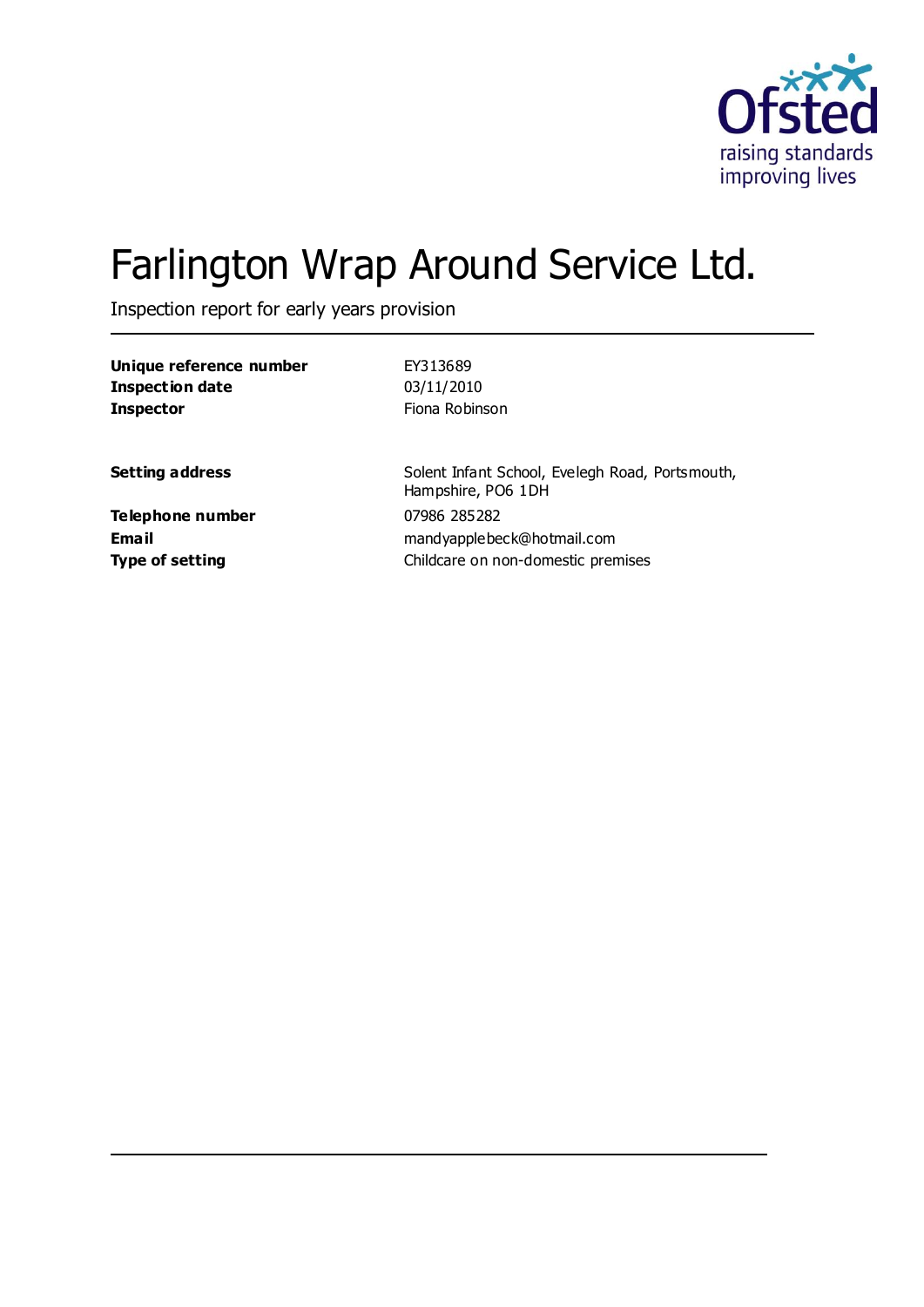The Office for Standards in Education, Children's Services and Skills (Ofsted) regulates and inspects to achieve excellence in the care of children and young people, and in education and skills for learners of all ages. It regulates and inspects childcare and children's social care, and inspects the Children and Family Court Advisory Support Service (Cafcass), schools, colleges, initial teacher training, work-based learning and skills training, adult and community learning, and education and training in prisons and other secure establishments. It assesses council children's services, and inspects services for looked after children, safeguarding and child protection.

If you would like a copy of this document in a different format, such as large print or Braille, please telephone 0300 123 1231, or email enquiries@ofsted.gov.uk.

You may copy all or parts of this document for non-commercial educational purposes, as long as you give details of the source and date of publication and do not alter the information in any way.

T: 0300 123 1231 Textphone: 0161 618 8524 E: enquiries@ofsted.gov.uk W: [www.ofsted.gov.uk](http://www.ofsted.gov.uk/)

© Crown copyright 2010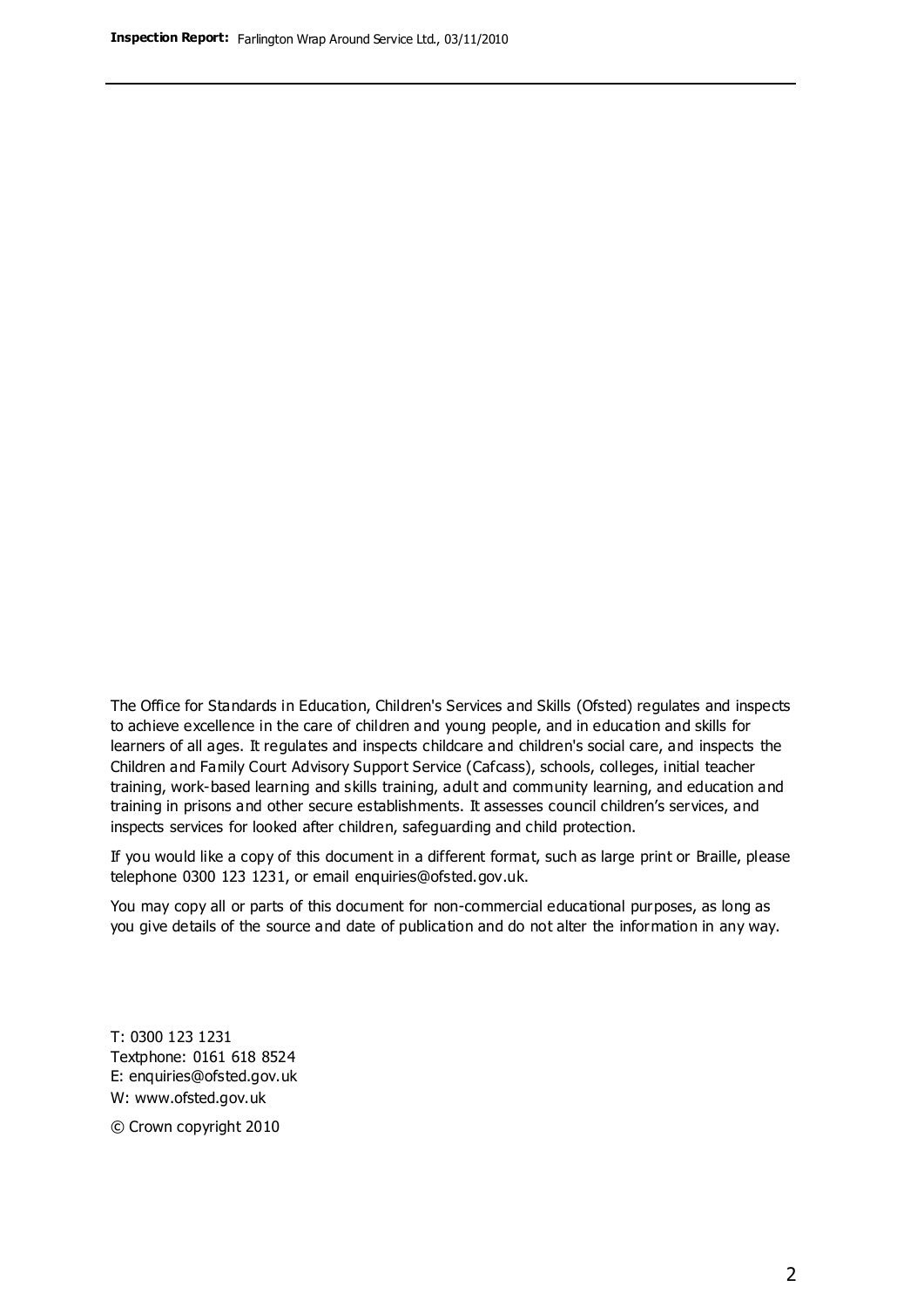#### **Introduction**

This inspection was carried out by Ofsted under Sections 49 and 50 of the Childcare Act 2006 on the quality and standards of the registered early years provision. 'Early years provision' refers to provision regulated by Ofsted for children from birth to 31 August following their fifth birthday (the early years age group). The registered person must ensure that this provision complies with the statutory framework for children's learning, development and welfare, known as the *Early* Years Foundation Stage.

The provider must provide a copy of this report to all parents with children at the setting where reasonably practicable. The provider must provide a copy of the report to any other person who asks for one, but may charge a fee for this service (The Childcare (Inspection) Regulations 2008 regulations 9 and 10).

Children only attend this setting before and/or after the school day and/or during the school holidays. The judgements in this report reflect the quality of early years provision offered to children during those periods.

The setting also makes provision for children older than the early years age group which is registered on the voluntary and/or compulsory part(s) of the Childcare Register. This report does not include an evaluation of that provision, but a comment about compliance with the requirements of the Childcare Register is included in Annex B.

Please see our website for more information about each childcare provider. We publish inspection reports, conditions of registration and details of complaints we receive where we or the provider take action to meet the requirements of registration.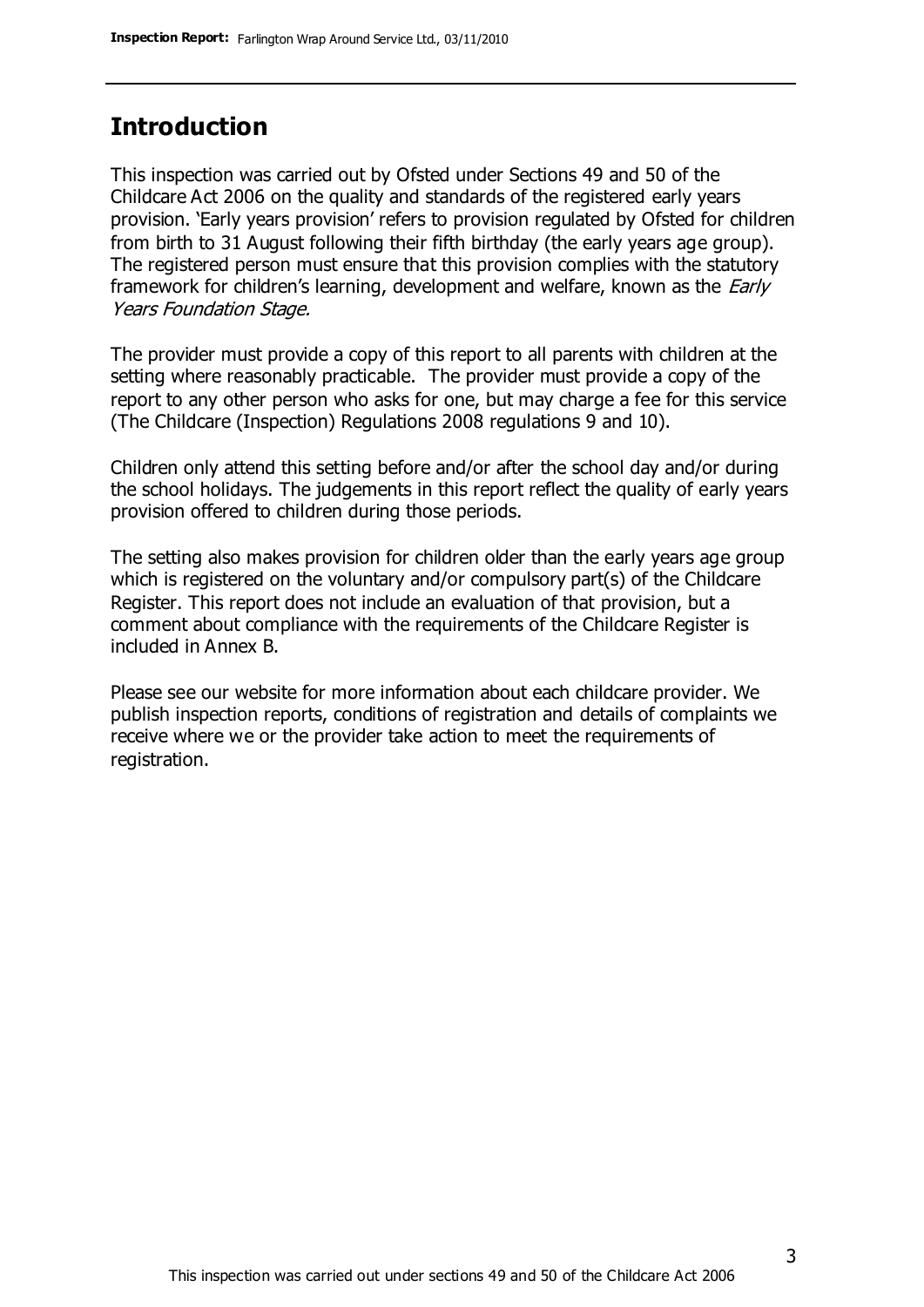# **Description of the setting**

Farlington Wrap Around Service opened in 2004 and operates from the main hall, music room, library and classroom at Solent Infants School, in the Farlington area of Portsmouth. There is ramped disability access to the setting. All children share access to a secure, enclosed outdoor play area. The group serves children from Solent Infant School and Junior School. Children attend for a variety of sessions, including holiday times. The group welcomes children with special educational needs and/or disabilities, and those who speak English as an additional language. A maximum of 40 children aged from four to under eight years may attend at any one time. Older children up to 11 years of age also attend the morning session before school. The setting is available each weekday from 7.30am until 9.00am and from 3.15pm until 6.00pm during school term time. There are currently 50 children on roll, of whom 10 are under five years of age. The group employs five members of staff, four of whom, including the manager, hold appropriate early years qualifications. It is registered with Ofsted on the Early Years Register and the voluntary and compulsory parts of the Childcare Register.

# **The overall effectiveness of the early years provision**

Overall the quality of the provision is good.

The provision at Farlington Wrap Around Service is good. Children are keen to come to the setting and behave very well. The club provides a warm and welcoming environment and children are included in a range of interesting indoor and outdoor activities. They benefit from the excellent partnerships between staff, parents and carers, and the host school. The manager and staff clearly identify where their strengths and areas for improvement lie, such as involving children in recording their own activities. They demonstrate a good commitment to continued improvement.

#### **What steps need to be taken to improve provision further?**

To further improve the early years provision the registered person should:

- extend the use of technology for children to record their own experiences
- develop the use of technology in activities.

# **The effectiveness of leadership and management of the early years provision**

Safeguarding is good because staff demonstrate a good awareness of health and safety and child protection issues. Comprehensive policies and procedures are in place. Risk assessments are carried out regularly to ensure the indoor and outdoor environments are kept safe. There are rigorous systems in place for staff recruitment and vetting to check the suitability of adults working with the children.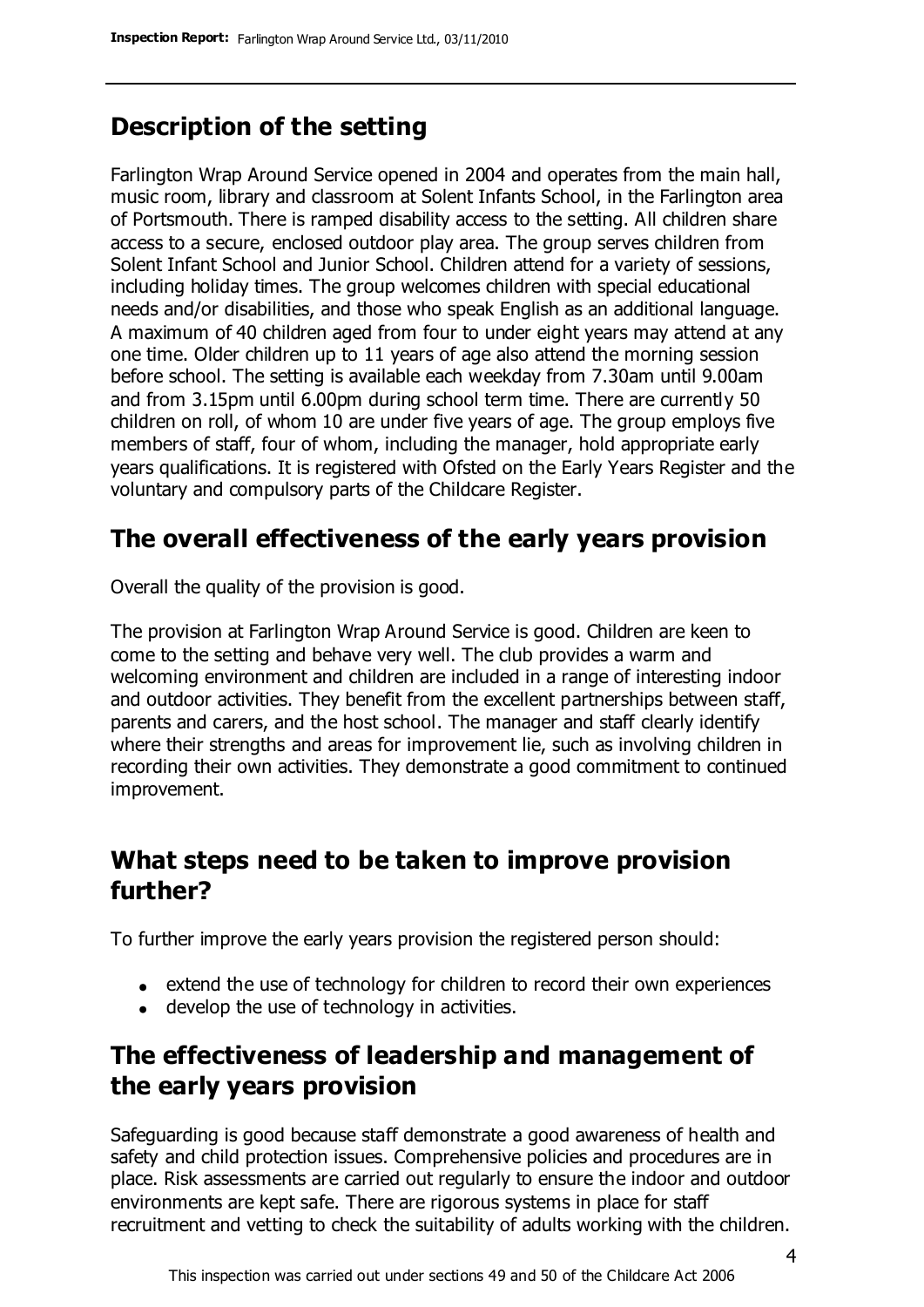Staff are vigilant in supervising children to ensure they remain safe in their activities. Fire evacuation procedures are practised regularly, so that staff and children are familiar with the routines. Partnerships with parents and carers are outstanding. They are warmly welcomed into the club every day and are kept wellinformed of their children's achievements and progress. Feedback from parents and carers is very positive and they say their children enjoy coming to the club because they have lots of fun. They receive regularly information through newsletters, discussions and the informative parents' and carers' notice board. Key staff carefully record the individual learning journeys for the youngest children and share this information with parents and carers. They are kept well-informed of special events, such as the visit to the leisure centre and holiday activities. Links with the host school are excellent and the setting benefits from the use of the hall and the outdoor facilities. Staff ensure that children transfer smoothly to and from school and termly meetings are held with the Early Years Foundation Stage staff to share information. The setting is well-led and managed. Staff work well together as a team and meet regularly to discuss planning and activities. Good selfevaluation systems are in place. The views of parents and carers, and children are taken into consideration when identifying priorities for planning and areas for improvement. Good progress has been made in addressing the recommendations of the previous inspection. In particular, policies are regularly updated and record keeping is meticulous. Staff ensure that children are included in activities and actively promote equality and diversity. Effective use is made of a good range of tidily stored resources to support the needs of the children. Staff have a clear understanding of areas of development, such as encouraging children to use the digital camera and computer to record their experiences, and to extend the use of technology in activities. They have an excellent relationship with the children and sensitive support is shown to those with special educational needs and/or disabilities. Staff appraisals are carried out annually and all staff access relevant training to enhance their practice and build on their existing qualifications.

#### **The quality and standards of the early years provision and outcomes for children**

There is well-organised indoor and outdoor play and all children are keen to participate in activities. Staff value their ideas and include these in the planning. Children benefit from being cared for in a bright, inclusive environment and achieve well. Key staff regularly monitor children's achievements and carefully record the progress of the youngest children in their individual learning journeys. Children are well-supported in their play and enjoy learning through topics, such as winter and festivals, including Christmas and the Chinese New Year. They achieve well across all areas of learning. Staff have a consistent approach to managing children's behaviour. They are excellent role models and ensure that all children are familiar with the rules of the club. Children behave very well and play cooperatively together. They involve and include others in their role play and team games. They are confident and display good self-esteem. They are purposefully involved in activities of their choice, such as playing with the model castle and pirate ship. Children develop a good understanding of keeping healthy and safe. They are encouraged to make healthy choices at snack time and eat a range of fruit and vegetables, such as bananas, carrots and apples. They learn to use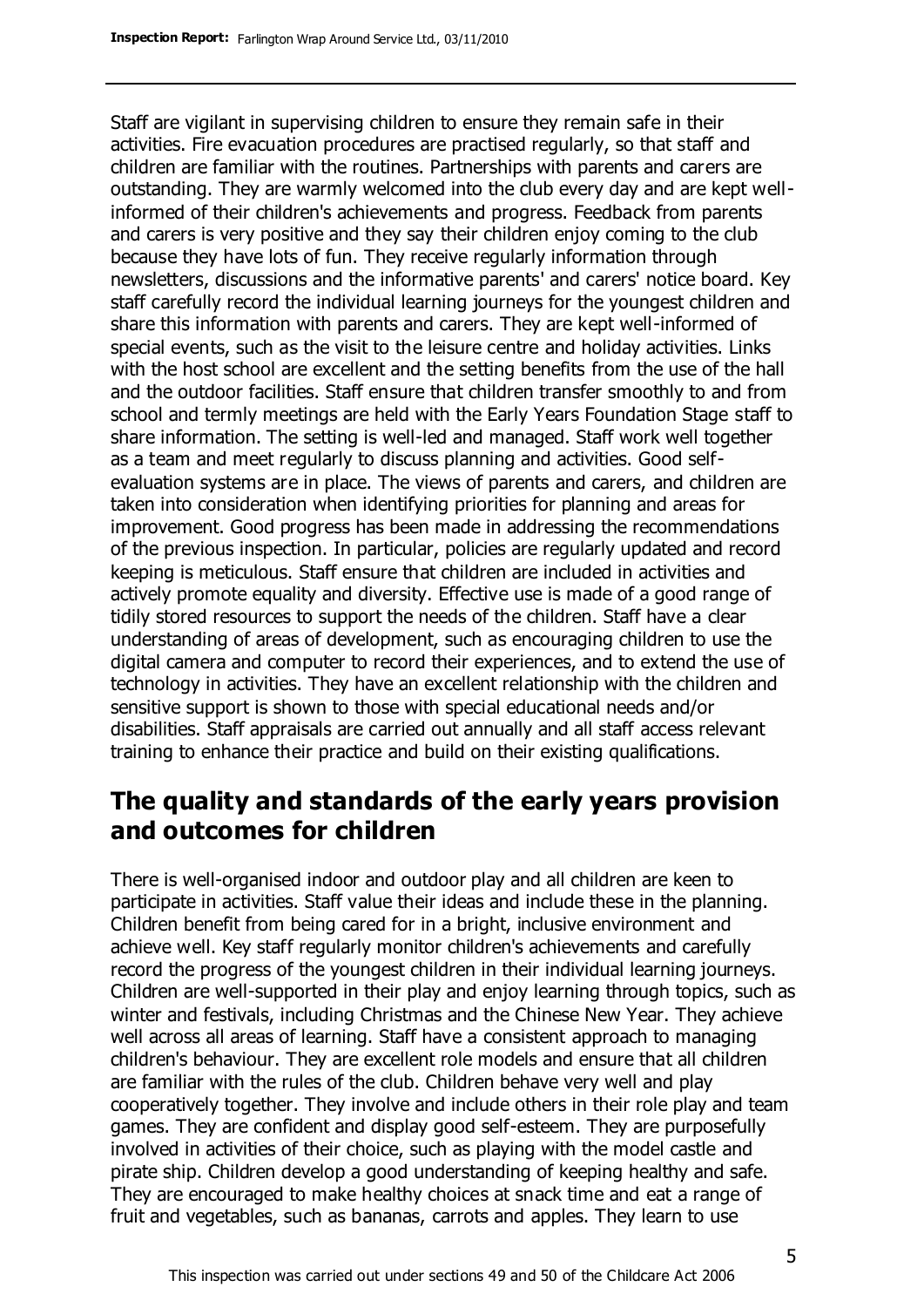equipment safely as they make fruit kebabs and muffin pizzas, and independent skills are developed well. They enjoy eating malt loaf and drinking hot chocolate, milk and water. They benefit from daily opportunities to engage in physical activities in the outdoor area and adventure trail. Their coordination skills are developed well as they play ball games, skip and play skittles. They enjoy riding on their scooters and exercising on their peddle steppers. The children benefit from talks on safety and develop a good understanding of how to keep themselves safe in an emergency situation. Children enjoy a range of interesting activities and free play and achieve well. They are keen to attend the club as they have a lot of fun. They enjoy playing problem-solving games and building dens to play in. They develop their imaginations well and dress up in colourful costumes during role play. Their creative skills are developed well through designing colourful collages of autumn and glittering 'Bonfire Night' pictures. They cooperate very well as they role play in the imaginary car wash area. They enjoy playing table top games with their friends. They are keen to search for bugs and insects in the outdoor environment and gain a good awareness of environmental issues. They cooperate well when they pretend they are pirates searching for treasure. Currently, staff are developing the use of technology in activities and are beginning to involve the children in the self-evaluation of their achievements through the use of the digital camera and computer. Children are keen to learn about other countries and festivals and experience food tasting. Recently, they enjoyed making spider cakes and masks for a Halloween celebration. Overall, staff prepare children well for life outside the school day and future learning experiences.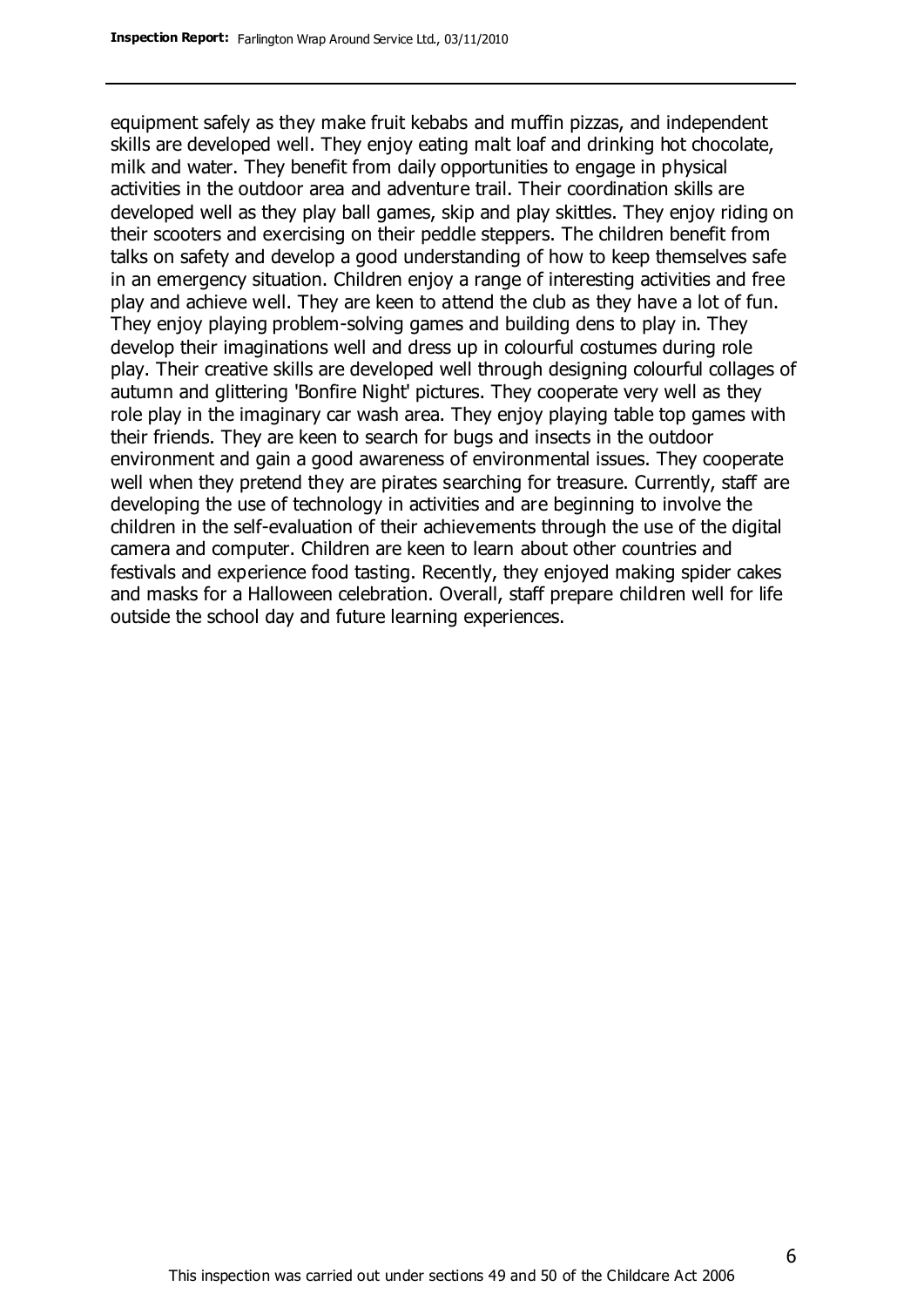# **Annex A: record of inspection judgements**

#### **The key inspection judgements and what they mean**

Grade 1 is Outstanding: this aspect of the provision is of exceptionally high quality Grade 2 is Good: this aspect of the provision is strong Grade 3 is Satisfactory: this aspect of the provision is sound Grade 4 is Inadequate: this aspect of the provision is not good enough

#### **The overall effectiveness of the early years provision**

| How well does the setting meet the needs of the<br>children in the Early Years Foundation Stage? |  |
|--------------------------------------------------------------------------------------------------|--|
| The capacity of the provision to maintain continuous                                             |  |
| improvement                                                                                      |  |

#### **The effectiveness of leadership and management of the early years provision**

| The effectiveness of leadership and management of the                                           |               |
|-------------------------------------------------------------------------------------------------|---------------|
| <b>Early Years Foundation Stage</b>                                                             |               |
| The effectiveness of leadership and management in embedding<br>ambition and driving improvement |               |
|                                                                                                 |               |
| The effectiveness with which the setting deploys resources                                      |               |
| The effectiveness with which the setting promotes equality and                                  |               |
| diversity                                                                                       |               |
| The effectiveness of safeguarding                                                               | $\mathcal{P}$ |
| The effectiveness of the setting's self-evaluation, including the                               |               |
| steps taken to promote improvement                                                              |               |
| The effectiveness of partnerships                                                               |               |
| The effectiveness of the setting's engagement with parents and                                  |               |
| carers                                                                                          |               |

#### **The quality of the provision in the Early Years Foundation Stage**

The quality of the provision in the Early Years Foundation Stage  $\vert$  2

#### **Outcomes for children in the Early Years Foundation Stage**

| <b>Outcomes for children in the Early Years Foundation</b>    |  |
|---------------------------------------------------------------|--|
| <b>Stage</b>                                                  |  |
| The extent to which children achieve and enjoy their learning |  |
| The extent to which children feel safe                        |  |
| The extent to which children adopt healthy lifestyles         |  |
| The extent to which children make a positive contribution     |  |
| The extent to which children develop skills for the future    |  |

Any complaints about the inspection or report should be made following the procedures set out in the guidance available from Ofsted's website: www.ofsted.gov.uk